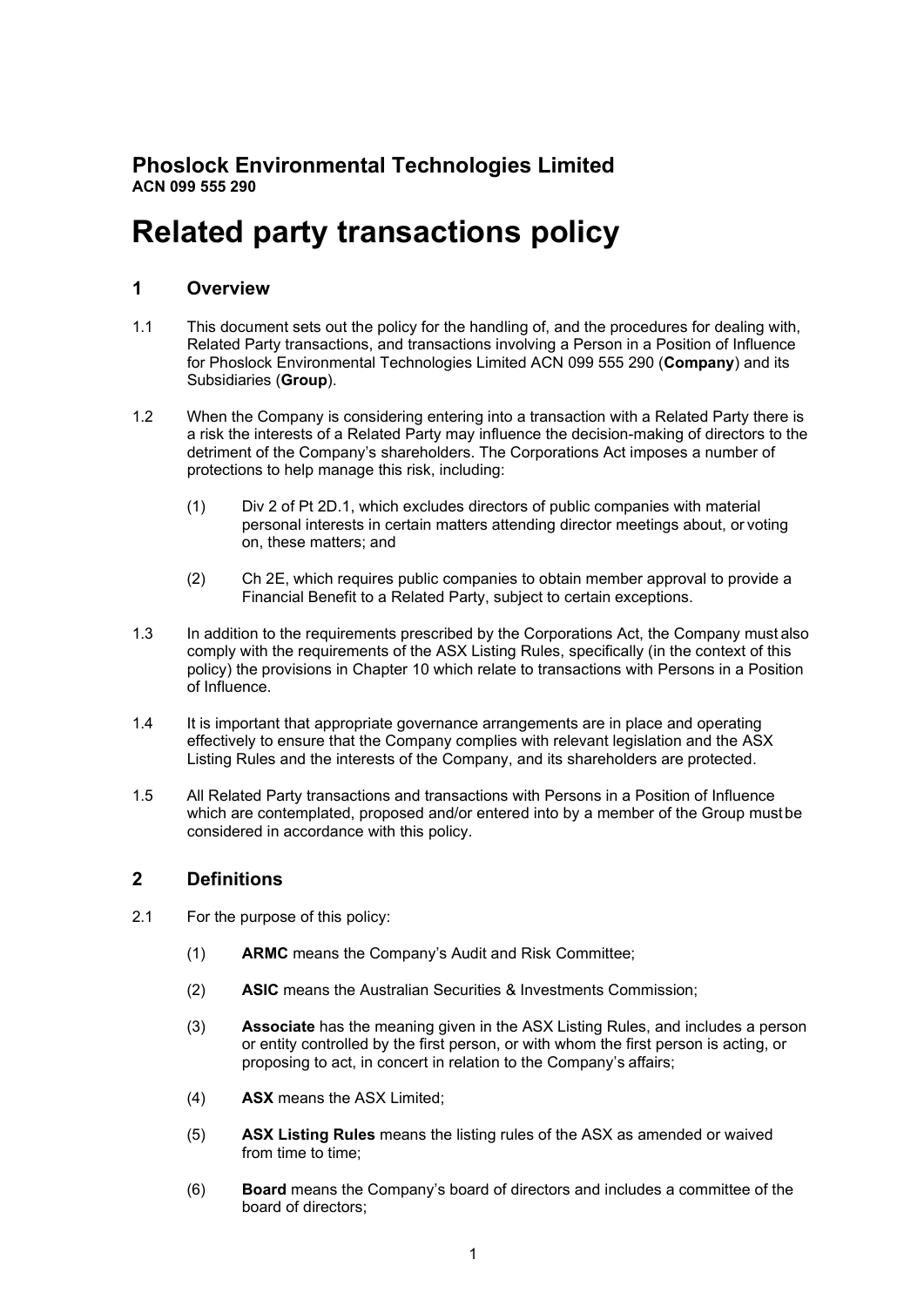- (7) **Child Entity** is an entity which is controlled by, or a subsidiary of, the Company;
- (8) **Corporations Act** means the *Corporations Act 2001* (Cth);
- (9) **Financial Benefit** has the meaning given in section 229 of the Corporations Act and includes:
	- (a) giving a financial benefit indirectly through one or more interposed entities;
	- (b) giving a financial benefit by making an informal agreement, oral agreement or an agreement that has no binding force; and
	- (c) giving a financial benefit that does not involve paying money (for example, by conferring a financial advantage),

and includes:

- (d) giving or providing the Related Party finance or property;
- (e) buying an asset from, or selling an asset to, the Related Party;
- (f) leasing an asset from or to the Related Party;
- (g) receiving from or supplying services to the Related Party;
- (h) issuing securities or granting an option to the Related Party; and
- (i) taking up or releasing an obligation of the Related Party;
- (10) **Notifiable Interest** has the meaning given under section 205G of the Corporations Act;
- <span id="page-1-1"></span><span id="page-1-0"></span>(11) **Person in a Position of Influence** means a person who satisfies one or more of the following:
	- (a) a Related Party of the Company;
	- (b) a Child Entity of the Company;
	- (c) a person who is, or was at any time in the preceding 6 months:
		- (i) for the purpose of ASX Listing Rule 10.1 only, a 10% shareholder in the Company;
		- (ii) for the purpose of ASX Listing Rule 10.11 only, a 30% shareholder in the Company or a 10% shareholder in the Company who has nominated a director to the Board pursuant to a relevant agreement which gives them a right or expectation to do so;
	- (d) an Associate of a person referred to in paragraphs  $2.1(11)(a)$  to  $2.1(11)(c)$ above; or
	- (e) a person whose relationship to the entity or a person referred to in paragraphs [2.1\(11\)\(a\) t](#page-1-0)o [2.1\(11\)\(d\) a](#page-1-2)bove is such that the transaction should be approved by shareholders;
- <span id="page-1-2"></span>(12) **Related Party** has the meaning given to that term in the ASX Listing Rules and includes all entities that control the Company; the Company's directors andtheir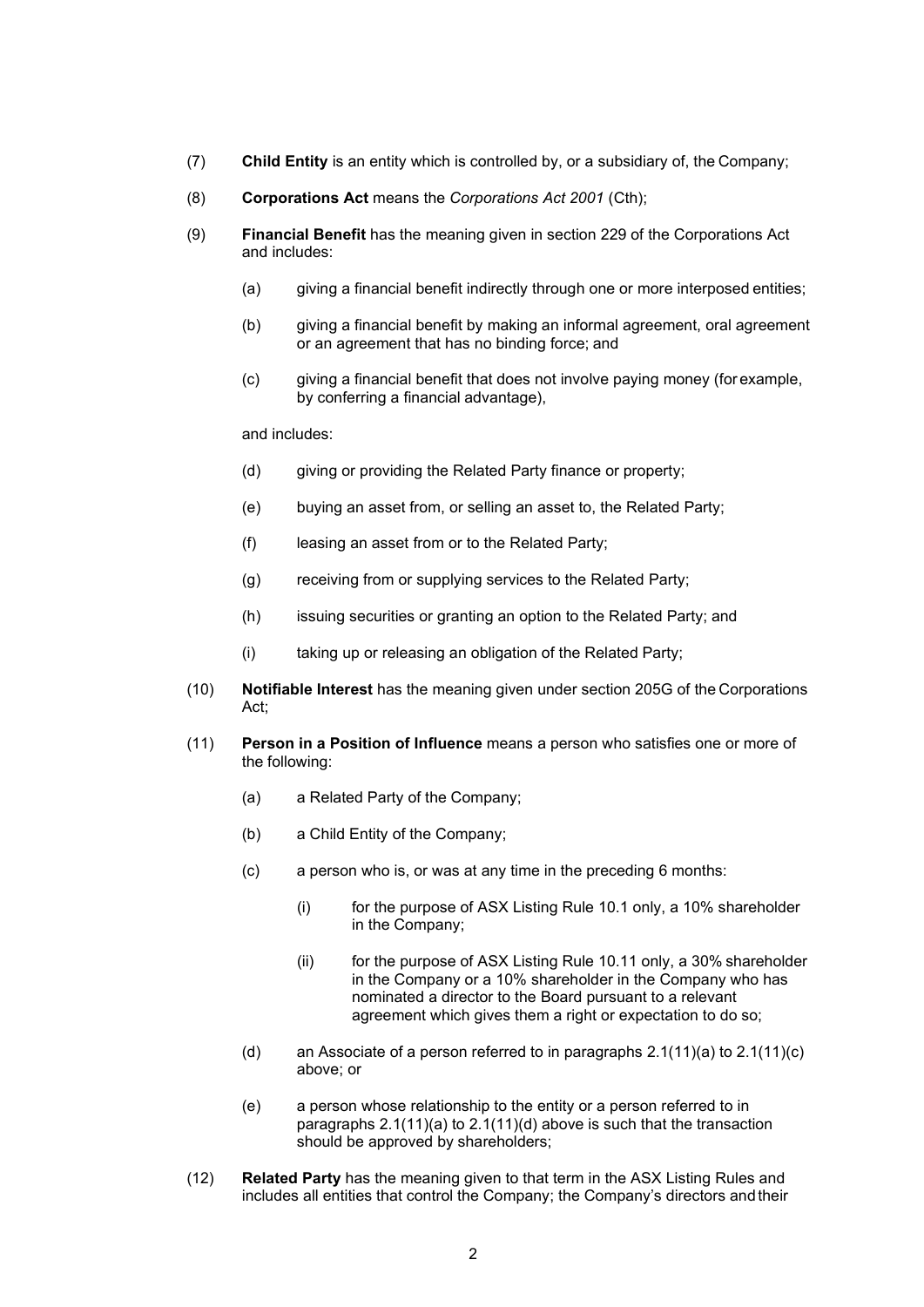spouses (including directors and spouses of controlling entities), parents and children of Company directors and spouses, entities controlled by other Related Parties of the Company, a party that was a Related Party in the previous 6 months, an entity that believes or has reasonable grounds to believe it will become Related Party in future, and an entity that acts in concert with a Related Party;

- (13) **Relevant Transaction** means a transaction or proposed transaction:
	- (a) gives a Financial Benefit to a Related Party;
	- (b) under which the Company or any of its Child Entities, or companies which it otherwise controls, acquires or agrees to acquire a substantial asset from, or disposes or agrees to dispose of a substantial asset to, a Person in a Position of Influence;
	- (c) under which the Company issues or agrees to issue securities to a Person in a Position of Influence; or
	- (d) in which a director has a material personal interest;
- (14) and **Subsidiary** means, in the context of this policy, a company where the Company:
	- (a) holds more than half of the issued share capital of the company (excluding any part of that issued share capital that carries no right to participate beyond a specified amount in a distribution of either profits or capital);
	- (b) controls the composition of the board of the company; or

is in a position to cast, or control the casting of, more than half of the maximum number of votes that might be cast at a general meeting of the company;

## **3 Source of legal obligations**

- 3.1 The relevant legislation and rules are:
	- (1) the Corporations Act, in particular:
		- (a) the Related Party provisions in Ch 2E, which aim to protect the interests of members of public companies by requiring member approval for giving Financial Benefits that could endanger members' interests;
		- (b) Division 2 of Pt 2D.1, which excludes directors of public companies with material personal interests in certain matters attending director meetings about, or voting on, these matters, and which are incorporated into the Company's constitution; and
		- (c) sections 181-184, which outline the duties of directors to act in good faith, and not use their position or access to information to promote their personal interests or cause detriment to the Company; and
		- (d)
	- (2) the ASX Listing Rules, in particular:
		- (a) the ASX Listing Rules 3.19A and 3.19B, which require the Company to notify the ASX of a director's Notifiable Interests, and to make arrangements to ensure directors disclose all relevant information required for the Company to comply with this obligation; and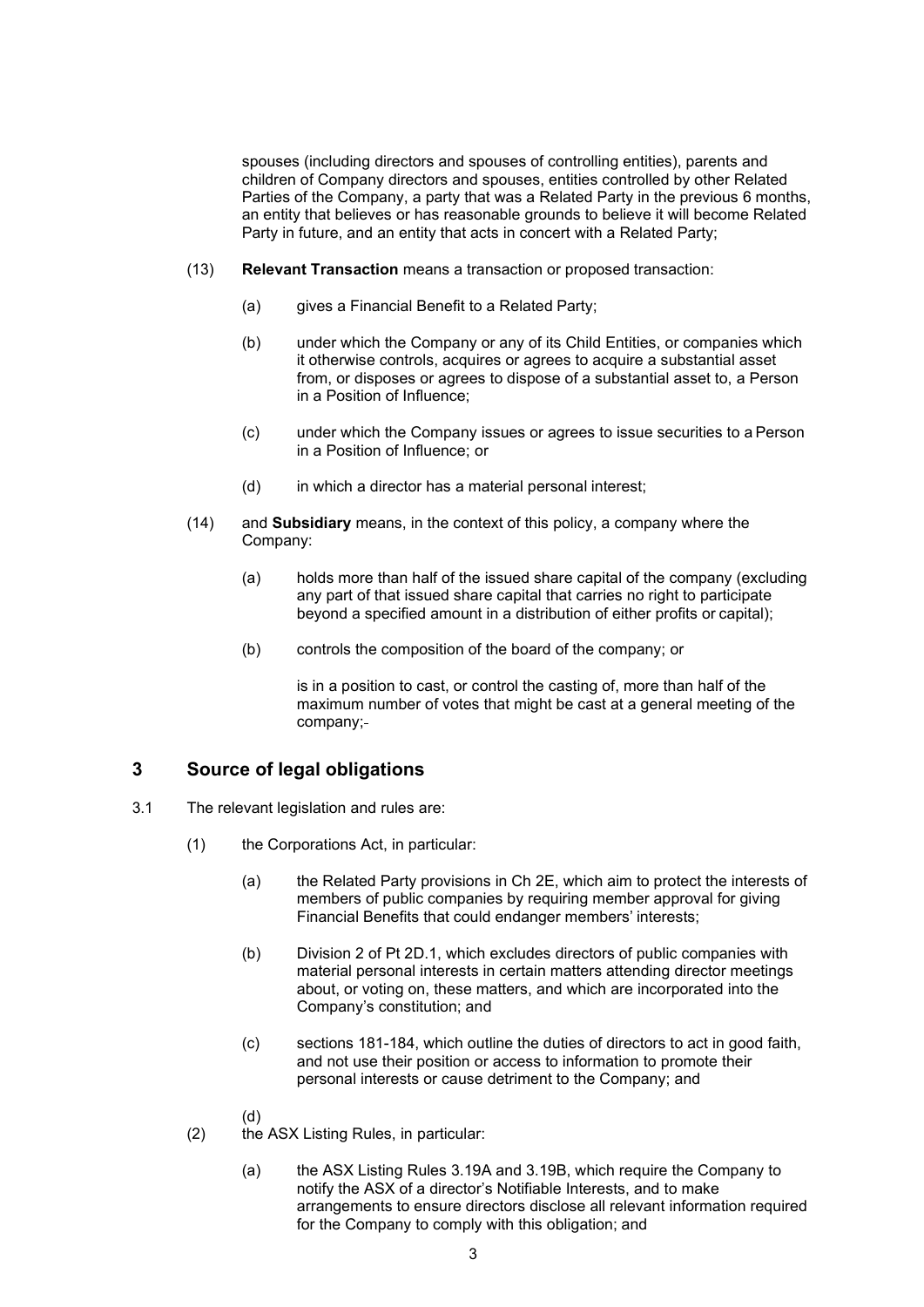- (b) Chapter 10 of the ASX Listing Rules which restricts certain transactions with Persons in a Position of Influence including issues of securities to Persons in a Position of Influence; and
- (3) Australian Accounting Standard AASB 124 *Related Party Disclosures*.

## **4 Related party transactions**

#### **Overview**

- 4.1 Under the Corporations Act, before the Company may give a Financial Benefit to a Related Party one of the following requirements must be satisfied:
	- (1) the Company must obtain the approval of its shareholders and give the Financial Benefit within 15 months after the date of the approval; or
	- (2) the giving of the Financial Benefit falls under one of the exceptions set out in paragraph [4.4.](#page-3-0)
- 4.2 In determining whether a transaction is a Related Party transaction, a broad interpretation should be given to who is a Related Party and to the types of transactions which may be caught. It is the economic and commercial substance of the transaction rather than its legal form which is relevant.

#### **Exceptions**

- 4.3 The Company is not required to obtain shareholder approval to a Related Party transaction where the Board determines the transaction falls within the exceptions to the requirements for shareholder approval specified in Division 2 of Chapter 2E of the Corporations Act.
- <span id="page-3-0"></span>4.4 The exceptions are, in summary:
	- *(1) On arm's length terms*

Shareholder approval is not needed to give a Financial Benefit to a Related Party where:

- (a) the terms of the agreement would be reasonable in the circumstances if the Company and the Related Party were dealing at arm's length;or
- (b) are less favourable to the Related Party than if they were dealing at arm's length.
- *(2) Remuneration and reimbursement for officer or employee*

Shareholder approval is not required to give a Financial Benefit where the benefit is reasonable remuneration for expenses of directors, officers or employees.

*(3) Indemnities, exemptions, insurance premiums and payment for legal costs for officers*

Shareholder approval is not required to give a Financial Benefit for certain indemnities, exemptions, insurance policies or legal costs of a director or officer.

*(4) Small amounts given to Related Party*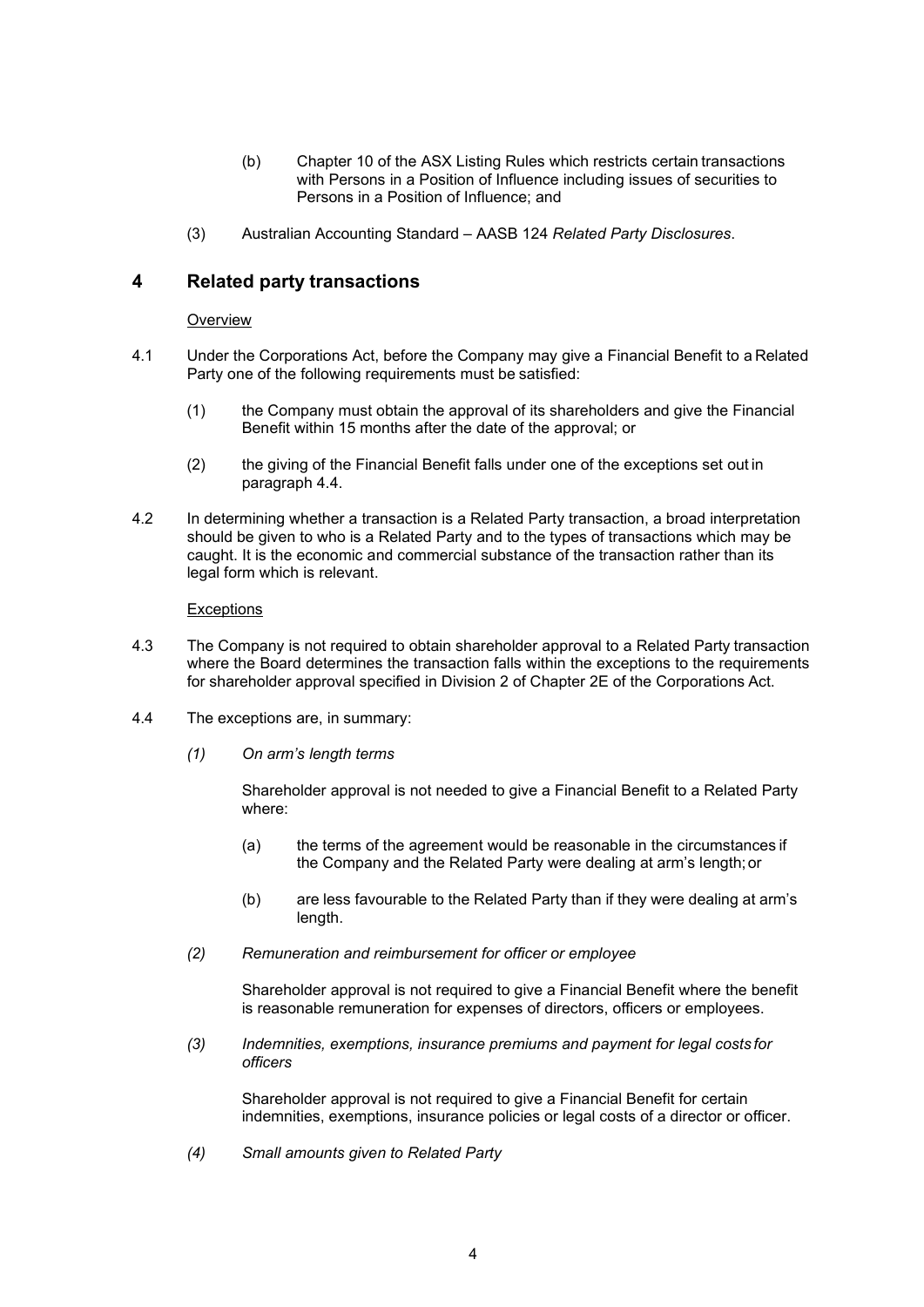Shareholder approval is not required for a payment to a Related Party in a financial year where the amount to be given, when aggregated with the total of all other amounts given to the Related Party in that financial year, does not exceed \$5,000.

*(5) Benefits to or by closely-held subsidiary*

Shareholder approval is not required to give a Financial Benefit to a closely held subsidiary, such as a wholly owned Subsidiary.

*(6) Benefits to members that do not discriminate unfairly*

Shareholder approval is not required if:

- (a) the benefit is given to the Related Party in their capacity as a shareholder of the Company; and
- (b) the giving of the benefit does not discriminate unfairly against the other shareholders of the Company.
- *(7) Court orders*

Shareholder approval is not required to give a Financial Benefit under a court order.

#### Breach of this policy

4.5 If the Company does not obtain shareholder approval in relation to the giving of a Financial Benefit to a Related Party and the Financial Benefit does not fall within one of the exemptions, it could have committed an offence under section 209 of the Corporations Act. Officers involved in the contravention may also have committed an offence if their involvement was dishonest.

## **5 Transactions with a Person in a Position of Influence (including Related Parties)**

5.1 In addition to the Corporations Act requirements set out above, the Company must also comply with the ASX Listing Rules. Specifically (in the context of this policy) with the provisions in Chapter 10 of the ASX Listing Rules relating to transactions with a Person in a Position of Influence.

#### Substantial assets

- 5.2 Under ASX Listing Rule 10.1, the Company must ensure that; neither it, nor any of its Child Entities acquires or agrees to acquire a substantial asset from, or disposes or agrees to dispose of a substantial asset to a Person in a Position of Influence without shareholder approval, or the grant of a waiver from the ASX.
- 5.3 An asset is substantial if its value or the value of the consideration provided for it is, or in the ASX's opinion is, 5% or more of the equity interests of the Company as set out in the latest accounts given to the ASX.
- 5.4 In calculating the value of an asset, each of the following rules applies:
	- (1) whether the asset is classified as tangible or intangible is irrelevant;
	- (2) if the ASX accepts that an asset should be valued using its book value, any provisions for depreciation and amortisation must be deducted from its value;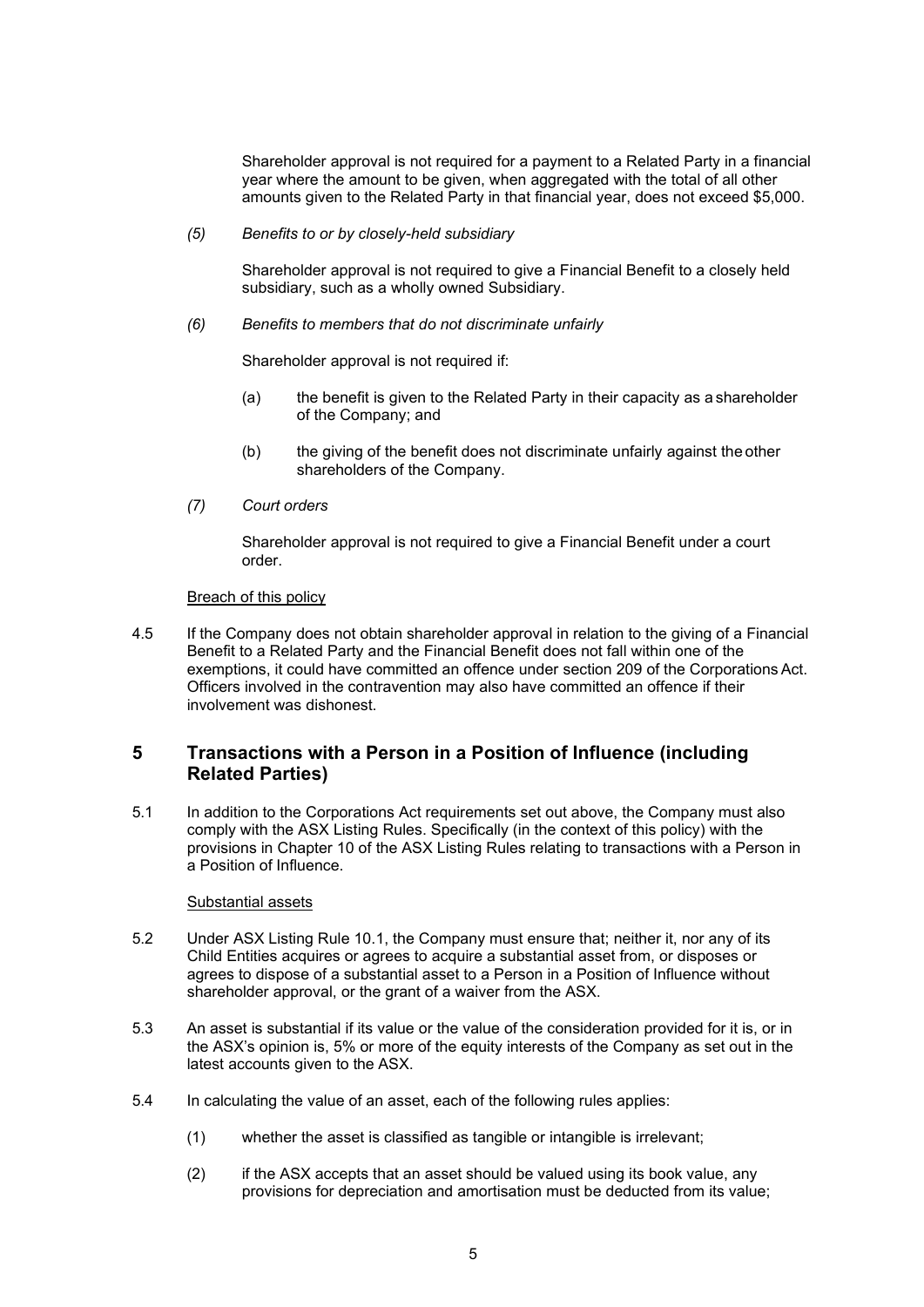- (3) liabilities assumed as part of an acquisition or disposal must not be deducted from the value of the asset; and
- (4) separate acquisitions or disposals may be aggregated if, in the ASX's opinion, they form part of the same commercial transaction.
- 5.5 ASX Listing Rule 10.1 does not apply to:
	- (1) an agreement or transaction between:
		- (a) the Company and a wholly owned Child Entity;
		- (b) wholly owned Child Entities of the Company; or
		- (c) the Company and a person who would not otherwise be a Related Party but for the fact they believe, or has reasonable grounds to believe, that they are likely to become a Related Party because of the agreement or transaction;
	- (2) an acquisition or disposal under an agreement to acquire or dispose of a substantial asset, where the Company entered into the agreement before it was listed and disclosed the existence and material terms of the agreement in the prospectus, PDS or information memorandum lodged with the ASX;
	- (3) an agreement to acquire or dispose of a substantial asset that is conditional on the shareholders of the Company approving the transaction under ASX Listing Rule 10.1 before the agreement is given effect; or
	- (4) an issue of, or agreement to issue, securities by the Company for cash.

Issue of securities

- 5.6 Under ASX Listing Rule 10.11, the Company must not issue or agree to issue securities to a Person in a Position of Influence without shareholder approval.
- 5.7 There are a number of exceptions to the prohibition that are set out in ASX Listing Rule 10.12, but the most common include where:
	- (1) the issue is made under a pro rata issue to other shareholders;
	- (2) the issue is made under a security purchase plan;
	- (3) the issue results from the conversion of convertible securities; and
	- (4) the issue is made under an employee incentive scheme. However, issues of securities to a director or his or her Associates under an employee incentive scheme must be approved by shareholders under ASX Listing Rule 10.14.

## **6 Material personal interest**

<span id="page-5-0"></span>6.1 A director who has a material personal interest in a matter relating to the affairs of the Company must give the other directors notice of the interest (unless exempted under section 191(2) of the Corporations Act). Furthermore, a director with a material personal interest in a matter that is being considered by the Board must not be present while the matter is being considered, or vote on the matter, unless permitted under section 195 of the Corporations Act.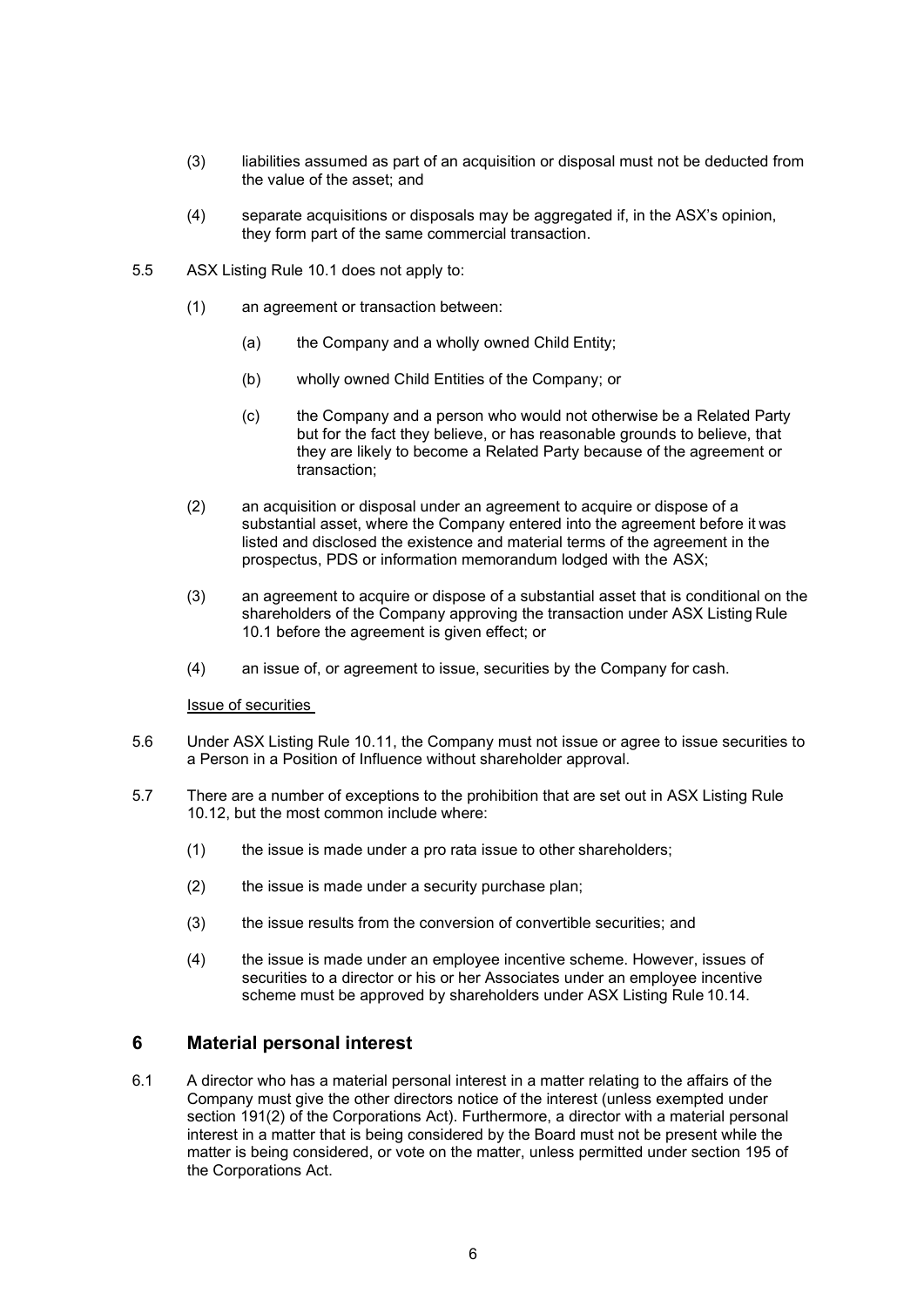- 6.2 A director will be taken to have a material personal interest in a matter relating to the affairs of the Company if the interest has a realistic capacity to influence the director's decision on the matter.
- 6.3 Failure to comply with paragraph [6.1 w](#page-5-0)ill mean the director has committed an offence under sections 191 and 195 of the Corporations Act.

## **7 Related party transaction obligations – accounting standards**

7.1 In addition to the consideration of whether a transaction may be classified as a Related Party transaction under the Corporations Act or the ASX Listing Rules, the Company must also consider whether there has been a Related Party transaction reporting obligation and, if necessary, then disclose this as required by the Australian Accounting Standard – AASB 124 (**AASB 124**).

## <span id="page-6-0"></span>**8 Procedures for dealing with Relevant Transactions**

#### Purpose of the procedures

8.1 The purpose of the procedures set out in this section [8](#page-6-0) are to provide Group personnel with processes for the identification, review, approval and disclosure of Relevant Transactions.

#### Immediate reference

<span id="page-6-1"></span>8.2 Any director, officer, senior executive, employee or consultant of a member of the Group that is presented with a Relevant Transaction, whether a formal arrangement or not, must promptly notify the Company Secretary or Chief Financial Officer and provide all relevant information listed in paragraph 8.4 below, except to the extent such information is already known to the Company.

### Referral to ARMC or Board

- 8.3 The Company Secretary or Chief Financial Officer must notify the ARMC of all Relevant Transactions referred to him or her under paragraph [8.2,](#page-6-1) and provide the ARMC with copies of all relevant documentation. Alternatively, the Company Secretary or Chief Financial Officer may refer a Relevant Transaction directly to the Board, in which case the provisions of this section (8) will apply to that referral, with any necessary modifications. .
- 8.4 The information provided by the Company Secretary or Chief Financial Officer to the ARMC should include the following:
	- (1) details about the Relevant Transaction including the nature of the Financial Benefit;
	- (2) information about the Relevant Transaction parties and how they are considered related;
	- (3) details of any material personal interest of a director or officer in the Relevant Transaction;
	- (4) whether an exception to shareholder approval applies;
	- (5) how arm's length may be evidenced (if relevant);
	- (6) whether shareholder approval may be required; and
	- (7) what steps must be taken to obtain shareholder approval.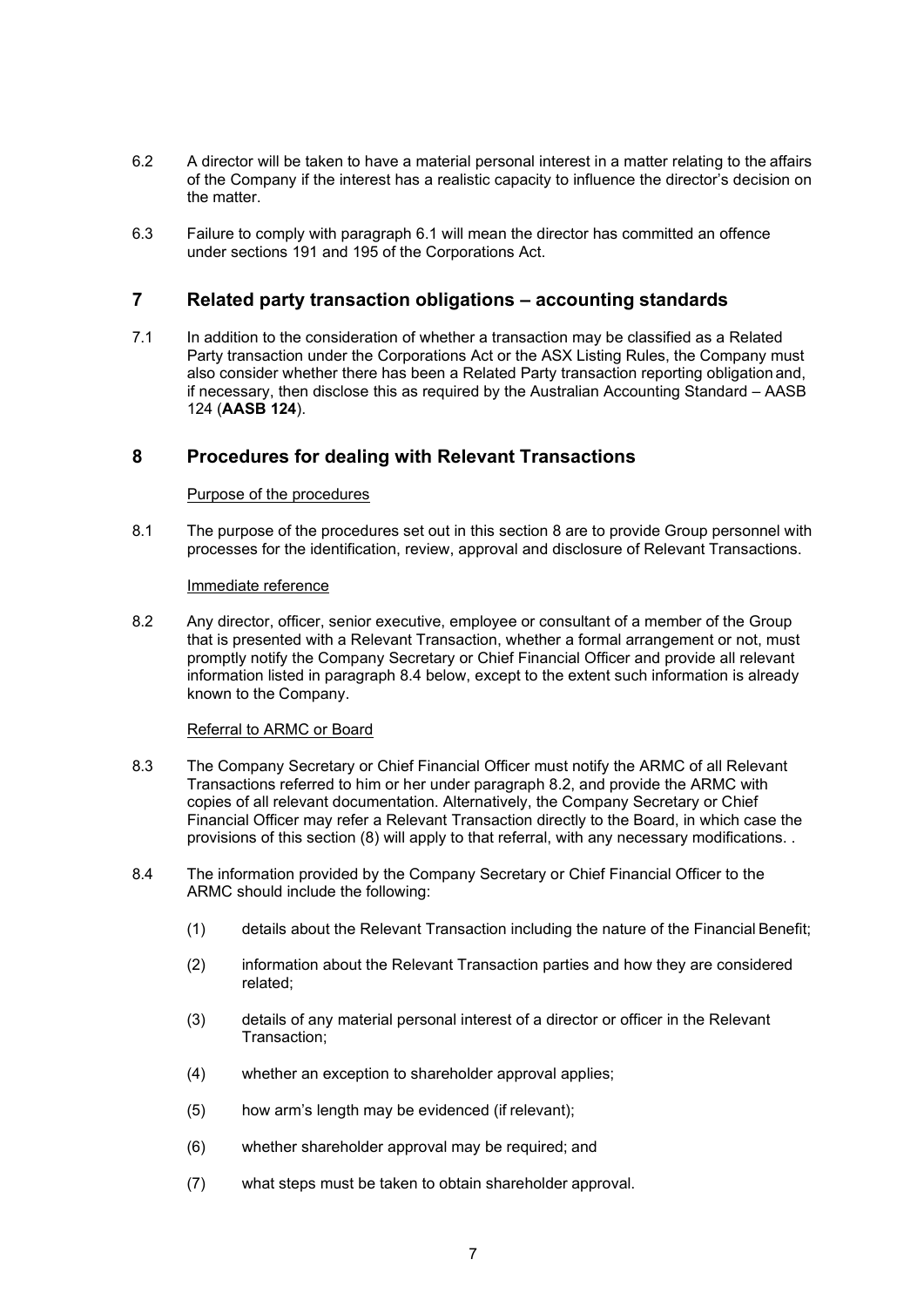## The ARMC to consider the Relevant Transaction for compliance with this policy

- 8.5 The ARMC must:
	- (1) consider the information provided in order to determine whether the Relevant Transaction complies with this policy. In particular, whether:
		- (a) shareholder approval is required under the Corporations Act or theASX Listing Rules; and
		- (b) any disclosure is required under the ASX Listing Rules and/or in the Company's Annual Report, and
	- (2) make a recommendation to the Board (i.e. whether and how to proceed with the Relevant Transaction).
- 8.6 The ARMC, in conjunction with the Company Secretary or Chief Financial Officer, may seek external advices in reaching this determination.

#### Board consideration

- <span id="page-7-0"></span>8.7 The Board must consider the information provided by the ARMC in light of the matters outlined in this policy and determine whether the Relevant Transaction, requires:
	- (1) shareholder approval under the Corporations Act or the ASX Listing Rules; and/or
	- (2) any disclosure under the ASX Listing Rules and/or in the Company's Annual Report.1
- 8.8 The Board may delegate its powers under section 8.7 [above](#page-7-0) to the Chief Financial Officer provided that such person is not a party to, or materially personally interested in, the Relevant Transaction (as the case may be).

### Interested parties

8.9 If a director or officer of the Company is a party (either directly or indirectly) to a Relevant Transaction (other than in the capacity as a shareholder in common with other shareholders of the Company), referred to the Company Secretary or Chief Financial Officer under this policy, then that director or officer must exclude himself/herself from the consideration and approval process of that Relevant Transaction under this policy. Including in the case of a director, by not being present in Board meetings when the matter is being considered, or by voting on resolutions in connection with it.

#### Where the Relevant Transaction is not arm's length

8.10 Where the Relevant Transaction is considered by the Board not to be at arm's length and is not subject to any of the statutory exceptions, the Relevant Transaction should be referred back to the Company Secretary or Chief Financial Officer to ensure that if proceeded with, the Relevant Transaction is carried out in a manner that is compliant with the obligations imposed by the Corporation Act and the ASX Listing Rules. This may include calling a meeting of shareholders to approve the Relevant Transaction, in accordance with the Corporations Act, the ASX Listing Rules and the Constitution of the Company.

**Disclosure** 

<sup>&</sup>lt;sup>1</sup> In making its determination, the Board should have regard to the guidance provided by ASIC in Regulatory Guide 76 *Related Party Transactions* (see: [https://download.asic.gov.au/media/1239851/rg76-published-11](https://download.asic.gov.au/media/1239851/rg76-published-11-may-2011.pdf) [may-2011.pdf\)](https://download.asic.gov.au/media/1239851/rg76-published-11-may-2011.pdf).